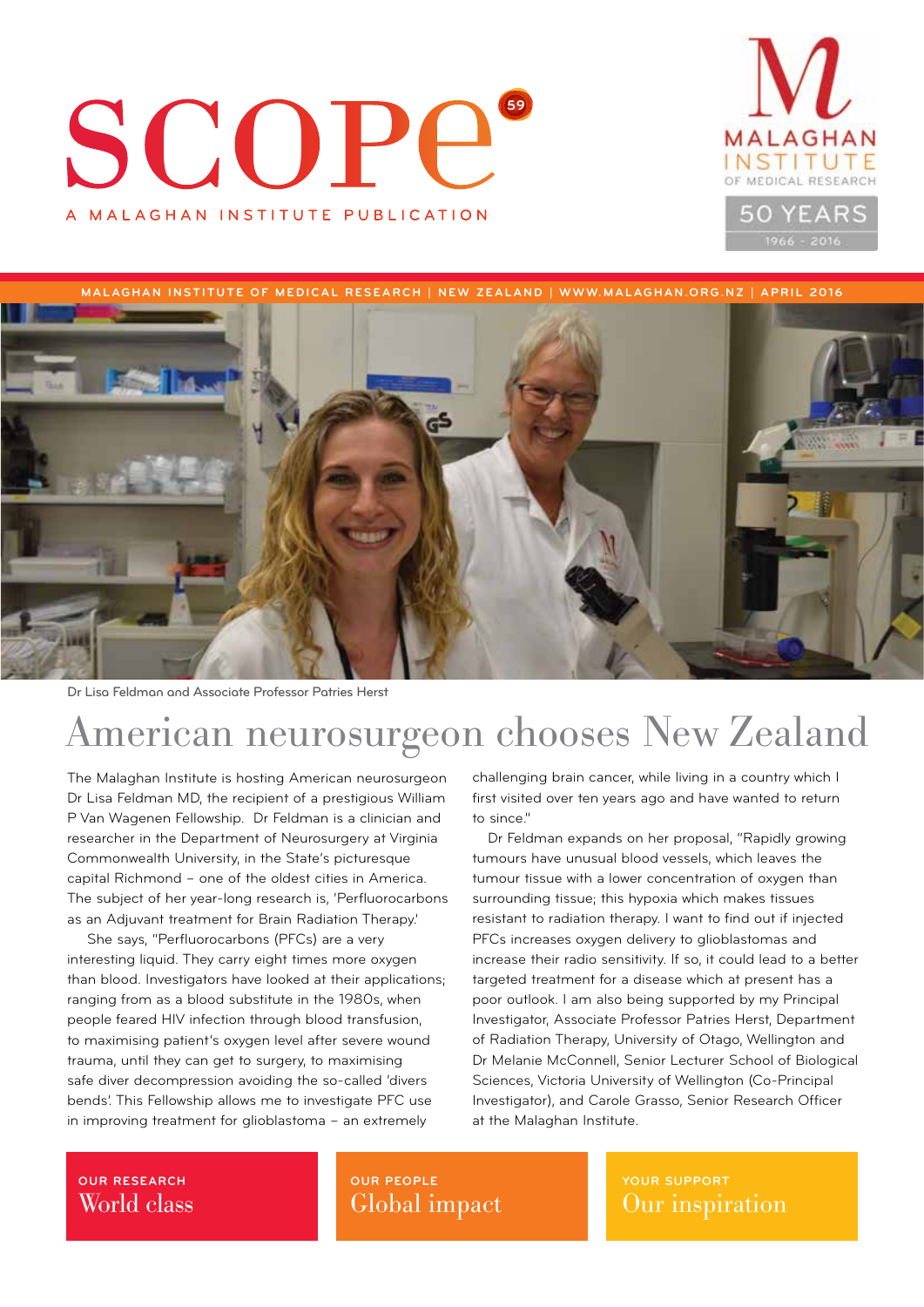## From the Director



*2016 marks 50 years since a group of far-sighted New Zealanders set the course for fully independent medical research to be carried out here.*

There are too many people to thank in this short message but I hope throughout the year we will honour those that have helped to make us what we are; a first-class medical research facility with our eyes firmly fixed on the diseases that matter most to New Zealanders.

Fifty years is not the destination point, as the timeline to the right of this page illustrates. No one knows what the timeline will look like in the next 50 years, but if I were a betting person I would predict a rapid acceleration of events and significant breakthroughs; and this acceleration to become more pronounced. We now have sophisticated tools and greater understanding of diseases because of the work carried out during the last five decades.

Our independence enables us to make use of international collaborations and incorporate this in to our own work. Our supporters understand this and we are so very grateful. We are unique, born in Wellington, still in Wellington but for all New Zealanders.

Professor Graham Le Gros

salam Le Gros

| <b>Institute first conceived November</b><br>Name change to Malaghan<br>Institute of Medical Research<br>First preclinical demonstration that<br>a vaccine made from Dendritic<br>cells and protein fragments<br>delayed the development of<br>cancer<br>Conducted one of the world's first<br>Dendritic cell anti-cancer vaccine<br>trials<br>Professor Graham Le Gros' discoveries<br>support the hygiene hypothesis as a<br>factor in a broad range of diseases<br>Cancer immunotherapy<br>named the "worldwide scientific<br>breakthrough of the year" by<br>Science<br>Phase   Melanoma Clinical trial<br>commences<br>2014<br>Malaghan Institute discovery of<br>novel asthma vaccine approach in<br>animal model<br>2015<br>Professor Mike Berridge co-leads<br>a team which first demonstrate<br>mitochondrial DNA movement<br>between cancer cells and healthy<br>cells in an animal model<br>Phase II Melanoma Clinical trial<br>commences<br>Formation of Avalia<br>Immunotherapies <sup>[1]</sup> company to<br>progress synthetic cancer vaccine<br>technology<br>World-first study of possible link<br>between gut microbiome community<br>type and influenza vaccine response<br>50th Anniversary of the Malaghan<br>Institute<br>[1] Note there are not yet any clinical trials underway<br>using the synthetic vaccine technology |                                         |  |
|----------------------------------------------------------------------------------------------------------------------------------------------------------------------------------------------------------------------------------------------------------------------------------------------------------------------------------------------------------------------------------------------------------------------------------------------------------------------------------------------------------------------------------------------------------------------------------------------------------------------------------------------------------------------------------------------------------------------------------------------------------------------------------------------------------------------------------------------------------------------------------------------------------------------------------------------------------------------------------------------------------------------------------------------------------------------------------------------------------------------------------------------------------------------------------------------------------------------------------------------------------------------------------------------------------------------------------------------------|-----------------------------------------|--|
|                                                                                                                                                                                                                                                                                                                                                                                                                                                                                                                                                                                                                                                                                                                                                                                                                                                                                                                                                                                                                                                                                                                                                                                                                                                                                                                                                    | 1966                                    |  |
|                                                                                                                                                                                                                                                                                                                                                                                                                                                                                                                                                                                                                                                                                                                                                                                                                                                                                                                                                                                                                                                                                                                                                                                                                                                                                                                                                    | 1986                                    |  |
|                                                                                                                                                                                                                                                                                                                                                                                                                                                                                                                                                                                                                                                                                                                                                                                                                                                                                                                                                                                                                                                                                                                                                                                                                                                                                                                                                    |                                         |  |
|                                                                                                                                                                                                                                                                                                                                                                                                                                                                                                                                                                                                                                                                                                                                                                                                                                                                                                                                                                                                                                                                                                                                                                                                                                                                                                                                                    | 1997                                    |  |
|                                                                                                                                                                                                                                                                                                                                                                                                                                                                                                                                                                                                                                                                                                                                                                                                                                                                                                                                                                                                                                                                                                                                                                                                                                                                                                                                                    |                                         |  |
|                                                                                                                                                                                                                                                                                                                                                                                                                                                                                                                                                                                                                                                                                                                                                                                                                                                                                                                                                                                                                                                                                                                                                                                                                                                                                                                                                    |                                         |  |
|                                                                                                                                                                                                                                                                                                                                                                                                                                                                                                                                                                                                                                                                                                                                                                                                                                                                                                                                                                                                                                                                                                                                                                                                                                                                                                                                                    |                                         |  |
|                                                                                                                                                                                                                                                                                                                                                                                                                                                                                                                                                                                                                                                                                                                                                                                                                                                                                                                                                                                                                                                                                                                                                                                                                                                                                                                                                    | 1998                                    |  |
|                                                                                                                                                                                                                                                                                                                                                                                                                                                                                                                                                                                                                                                                                                                                                                                                                                                                                                                                                                                                                                                                                                                                                                                                                                                                                                                                                    |                                         |  |
|                                                                                                                                                                                                                                                                                                                                                                                                                                                                                                                                                                                                                                                                                                                                                                                                                                                                                                                                                                                                                                                                                                                                                                                                                                                                                                                                                    |                                         |  |
|                                                                                                                                                                                                                                                                                                                                                                                                                                                                                                                                                                                                                                                                                                                                                                                                                                                                                                                                                                                                                                                                                                                                                                                                                                                                                                                                                    |                                         |  |
|                                                                                                                                                                                                                                                                                                                                                                                                                                                                                                                                                                                                                                                                                                                                                                                                                                                                                                                                                                                                                                                                                                                                                                                                                                                                                                                                                    |                                         |  |
|                                                                                                                                                                                                                                                                                                                                                                                                                                                                                                                                                                                                                                                                                                                                                                                                                                                                                                                                                                                                                                                                                                                                                                                                                                                                                                                                                    |                                         |  |
|                                                                                                                                                                                                                                                                                                                                                                                                                                                                                                                                                                                                                                                                                                                                                                                                                                                                                                                                                                                                                                                                                                                                                                                                                                                                                                                                                    | $2\overline{0}\overline{1}\overline{3}$ |  |
|                                                                                                                                                                                                                                                                                                                                                                                                                                                                                                                                                                                                                                                                                                                                                                                                                                                                                                                                                                                                                                                                                                                                                                                                                                                                                                                                                    |                                         |  |
|                                                                                                                                                                                                                                                                                                                                                                                                                                                                                                                                                                                                                                                                                                                                                                                                                                                                                                                                                                                                                                                                                                                                                                                                                                                                                                                                                    |                                         |  |
|                                                                                                                                                                                                                                                                                                                                                                                                                                                                                                                                                                                                                                                                                                                                                                                                                                                                                                                                                                                                                                                                                                                                                                                                                                                                                                                                                    |                                         |  |
|                                                                                                                                                                                                                                                                                                                                                                                                                                                                                                                                                                                                                                                                                                                                                                                                                                                                                                                                                                                                                                                                                                                                                                                                                                                                                                                                                    |                                         |  |
|                                                                                                                                                                                                                                                                                                                                                                                                                                                                                                                                                                                                                                                                                                                                                                                                                                                                                                                                                                                                                                                                                                                                                                                                                                                                                                                                                    |                                         |  |
|                                                                                                                                                                                                                                                                                                                                                                                                                                                                                                                                                                                                                                                                                                                                                                                                                                                                                                                                                                                                                                                                                                                                                                                                                                                                                                                                                    |                                         |  |
|                                                                                                                                                                                                                                                                                                                                                                                                                                                                                                                                                                                                                                                                                                                                                                                                                                                                                                                                                                                                                                                                                                                                                                                                                                                                                                                                                    |                                         |  |
|                                                                                                                                                                                                                                                                                                                                                                                                                                                                                                                                                                                                                                                                                                                                                                                                                                                                                                                                                                                                                                                                                                                                                                                                                                                                                                                                                    |                                         |  |
|                                                                                                                                                                                                                                                                                                                                                                                                                                                                                                                                                                                                                                                                                                                                                                                                                                                                                                                                                                                                                                                                                                                                                                                                                                                                                                                                                    |                                         |  |
|                                                                                                                                                                                                                                                                                                                                                                                                                                                                                                                                                                                                                                                                                                                                                                                                                                                                                                                                                                                                                                                                                                                                                                                                                                                                                                                                                    |                                         |  |
|                                                                                                                                                                                                                                                                                                                                                                                                                                                                                                                                                                                                                                                                                                                                                                                                                                                                                                                                                                                                                                                                                                                                                                                                                                                                                                                                                    |                                         |  |
|                                                                                                                                                                                                                                                                                                                                                                                                                                                                                                                                                                                                                                                                                                                                                                                                                                                                                                                                                                                                                                                                                                                                                                                                                                                                                                                                                    |                                         |  |
|                                                                                                                                                                                                                                                                                                                                                                                                                                                                                                                                                                                                                                                                                                                                                                                                                                                                                                                                                                                                                                                                                                                                                                                                                                                                                                                                                    |                                         |  |
|                                                                                                                                                                                                                                                                                                                                                                                                                                                                                                                                                                                                                                                                                                                                                                                                                                                                                                                                                                                                                                                                                                                                                                                                                                                                                                                                                    |                                         |  |
|                                                                                                                                                                                                                                                                                                                                                                                                                                                                                                                                                                                                                                                                                                                                                                                                                                                                                                                                                                                                                                                                                                                                                                                                                                                                                                                                                    |                                         |  |
|                                                                                                                                                                                                                                                                                                                                                                                                                                                                                                                                                                                                                                                                                                                                                                                                                                                                                                                                                                                                                                                                                                                                                                                                                                                                                                                                                    |                                         |  |
|                                                                                                                                                                                                                                                                                                                                                                                                                                                                                                                                                                                                                                                                                                                                                                                                                                                                                                                                                                                                                                                                                                                                                                                                                                                                                                                                                    |                                         |  |
|                                                                                                                                                                                                                                                                                                                                                                                                                                                                                                                                                                                                                                                                                                                                                                                                                                                                                                                                                                                                                                                                                                                                                                                                                                                                                                                                                    |                                         |  |
|                                                                                                                                                                                                                                                                                                                                                                                                                                                                                                                                                                                                                                                                                                                                                                                                                                                                                                                                                                                                                                                                                                                                                                                                                                                                                                                                                    | 2016                                    |  |
|                                                                                                                                                                                                                                                                                                                                                                                                                                                                                                                                                                                                                                                                                                                                                                                                                                                                                                                                                                                                                                                                                                                                                                                                                                                                                                                                                    |                                         |  |
|                                                                                                                                                                                                                                                                                                                                                                                                                                                                                                                                                                                                                                                                                                                                                                                                                                                                                                                                                                                                                                                                                                                                                                                                                                                                                                                                                    |                                         |  |
|                                                                                                                                                                                                                                                                                                                                                                                                                                                                                                                                                                                                                                                                                                                                                                                                                                                                                                                                                                                                                                                                                                                                                                                                                                                                                                                                                    |                                         |  |
|                                                                                                                                                                                                                                                                                                                                                                                                                                                                                                                                                                                                                                                                                                                                                                                                                                                                                                                                                                                                                                                                                                                                                                                                                                                                                                                                                    |                                         |  |
|                                                                                                                                                                                                                                                                                                                                                                                                                                                                                                                                                                                                                                                                                                                                                                                                                                                                                                                                                                                                                                                                                                                                                                                                                                                                                                                                                    |                                         |  |
|                                                                                                                                                                                                                                                                                                                                                                                                                                                                                                                                                                                                                                                                                                                                                                                                                                                                                                                                                                                                                                                                                                                                                                                                                                                                                                                                                    |                                         |  |
|                                                                                                                                                                                                                                                                                                                                                                                                                                                                                                                                                                                                                                                                                                                                                                                                                                                                                                                                                                                                                                                                                                                                                                                                                                                                                                                                                    |                                         |  |

### **SCOPE**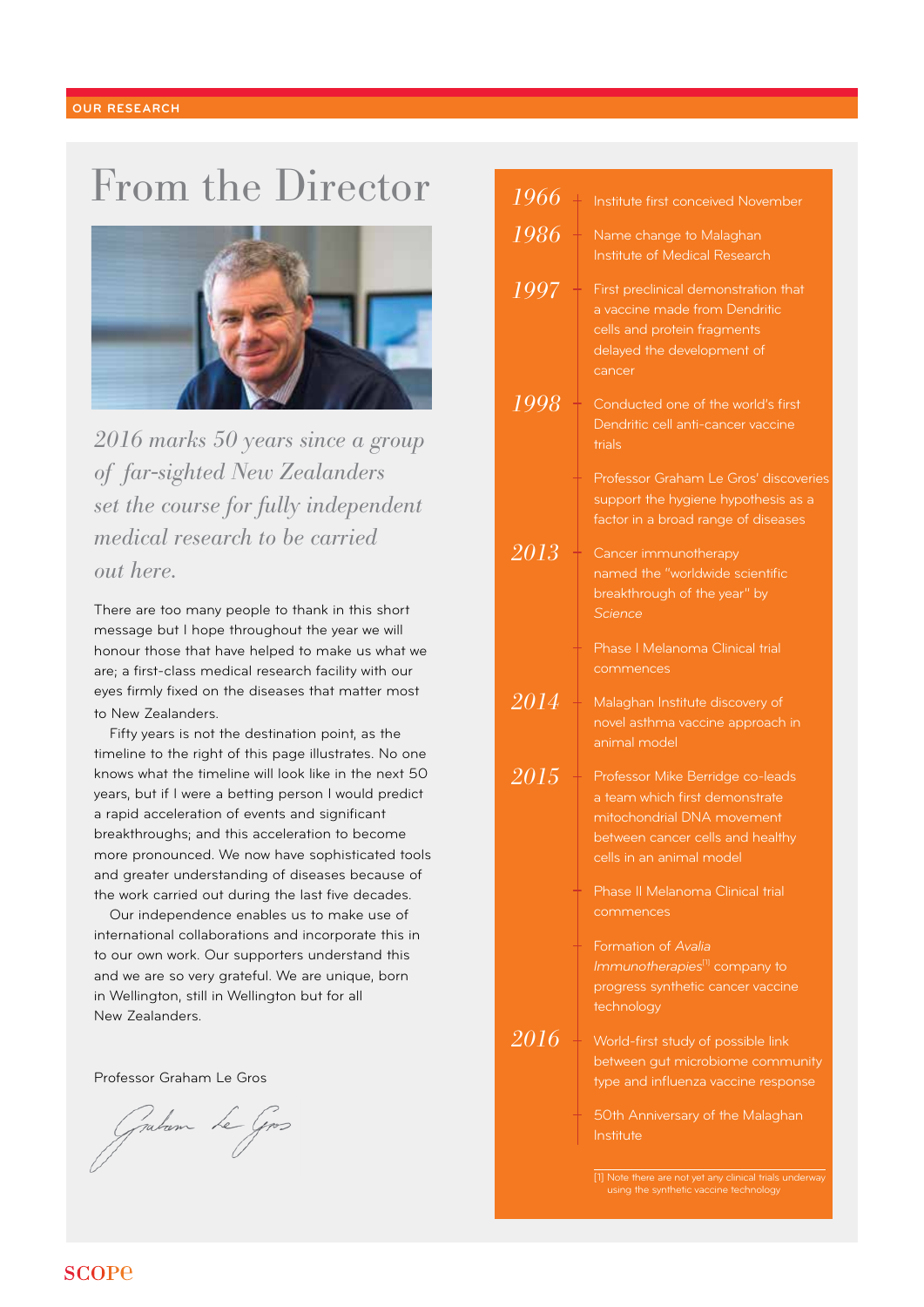### **OUR PEOPLE**

## Rachel Perret – Seattle-based, Malaghan trained



Professor Franca Ronchese and her former student Dr Rachel Perret

Dr Rachel Perret recently returned to the Malaghan Institute to deliver a seminar on her current post-doctoral work at the Fred Hutchinson Cancer Research Institute, or Fred Hutch, in Seattle.

Almost ten years ago Rachel was a PhD student in Professor Franca Ronchese's group, investigating the potential of 'memory' immune responses to sustain the body's fight against cancer. Today the Christchurch-born scientist says she is still a detective, but an even more focused one; on the hunt for the best T cell receptor (TCR)-based immunotherapy for Acute Myeloid Leukaemia (AML), a rapidly progressing form of cancer of the blood and bone marrow.

 AML has a poor survival rate of around 25 percent measured at five years after diagnosis, with treatment outcome highly dependent on age and disease type. Current therapy consists of two phases of chemotherapy and/or radiation, which attempt to completely eliminate the high numbers of cancerous white blood cells. Patients with high-risk genetic mutations and/or chemotherapy-resistant tumour cells may additionally receive a bone marrow or stem cell transplant, if a good donor match can be found. Unfortunately, although these treatments frequently lead to initial remissions, they can be extremely toxic to the patients and cancer relapse rates are high. "There is a huge unmet need for safer and more effective therapies for AML, and targeted immunotherapy holds great promise for eliminating cancer without the severe side-effects of chemotherapy," says Rachel. "The Philip D. Greenberg laboratory of immunology enables me to search for new AML-specific immunotherapies among an essential type of cancer-killing immune cells; T cells."

The nature of Rachel Perret's work reflects the breadth of research globally into how we can stimulate the immune system to fight cancer. She is using a carefully optimised experimental system to seek out 'high affinity' TCRs, which are cancer-seeking molecules on the outside of the T cells that can be used as finely honed immunotherapy tools.

The surface of a T cell has thousands of these receptors, which rapidly scan huge numbers of potential target antigens on the surface of cells. Immunology research has progressed to the extent that Rachel is able to select 'safe' antigens that are abundant on tumours but not on normal cells, and to identify the antigen-specific TCRs with the greatest affinity i.e. the best chance of recognising and killing cancer cells. This is a semi-personalised therapy as the antigen and TCR combinations selected have to match the tumour and immune type of the patient (in a similar way to how donor and patient tissue types have to be matched for transplantation). The availability of this kind of therapy is currently very restricted, with only small numbers of patients eligible for treatment.

According to Rachel, "If we produce novel high affinity TCRs for ~seven of the most common immune/tissue types, we will have the potential to produce off-the-shelf therapies that could offer new, safer, targeted and effective treatments to over 90 percent of AML patients. This strategy may be used in combination with bone marrow transplantation or as a stand-alone therapy to hopefully deliver much-needed cures to patients who have run out of options from standard existing therapies." When Rachel was at the Malaghan Institute she was the recipient of a Research Grant from proud supporters Beverley and Harry Romanes.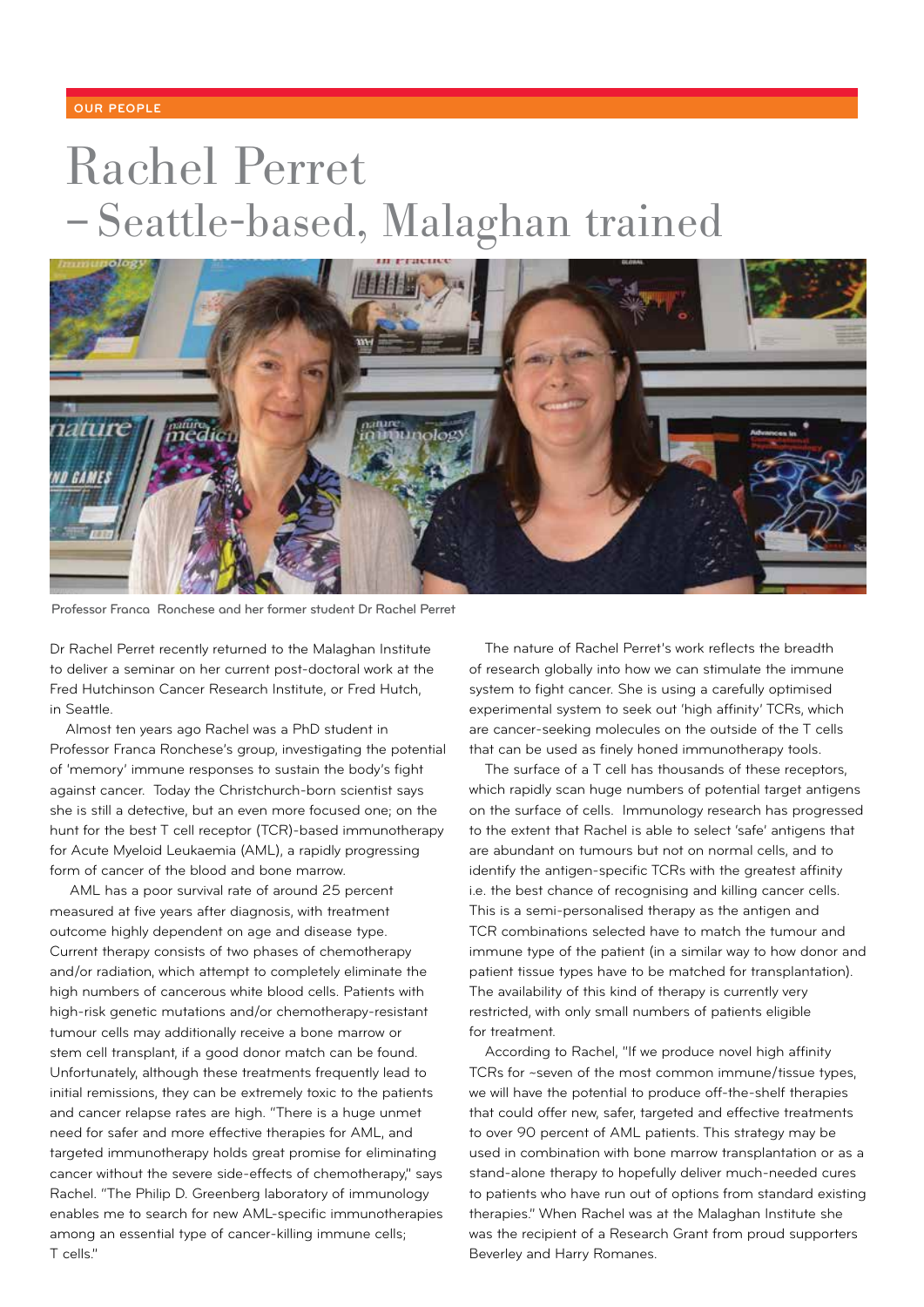### **OUR RESEARCH**

# The PhD club

In the last few months we have said goodbye to several staff members armed with *newly conferred Doctorates, but the 'pipeline' to train New Zealand scientists at this advanced level continues. The attraction for students to complete their PhDs while working at the Malaghan Institute remains strong. As of April we have five PhD students, with a sixth to be confirmed.*

The time needed to complete a Doctorate varies between people but is usually between three and four years. Malaghan students typically spend time at the end of their studies visiting international collaborators or institutions which is where cancer researcher Connie Gilfillan is at present; with a schedule of visits to Switzerland, UK, Dublin and The Netherlands programmed. Connie featured in last April's Scope newsletter.

The next student expected to complete is Karmella Naidoo, the Nikau Foundation Scholar. She is working to further understand the immune events that drive allergic inflammation in the skin. This allergic disease typically starts in infancy and results from an inappropriate immune response to innocuous substances such as house dust mites or pollen. Karmella, who is a popular speaker for visitors and tours to the Institute, hopes her findings will identify new targets for the treatment and prevention of eczema.

Kerry Hilligan who won first prize at the Wellington Health and Biomedical Research Society 'New Investigators Meeting' last year, follows Karmella. Her work is focused on understanding the subtypes of skin Dendritic cells (DC) and their ability to recognise different classes of pathogens (i.e. bacteria, fungi or parasite), as well as arm T cells with an appropriate response. She hopes this information will assist with managing the burden of infectious diseases by allowing for the development of preventative strategies, such as vaccines, that specifically target the appropriate DC subtype.

The growing international excitement about using the power of the immune system to target cancer cells provides the rich research landscape for our latest confirmed PhD students. University of Otago graduates Olivia Burn, and Joshua Lange, the Peter Lapsley Scholar, are both studying in the Malaghan Institute's Vaccine



From left to right Karmella Naidoo, Connie Gilfillan, Joshua Lange, Olivia Burn and Kerry Hilligan

Therapy Programme. Each student has chosen one of two populations of immune cells (gamma delta T cells and mucosal associated invariant T (MAIT) cells respectively) to investigate them for an even stronger anti-tumour response. The two populations of cells share important characteristics with natural killer T (NKT) cells, but are much more common in humans than in animal models. The greater numbers of these cells populations, often referred to as 'innate-like T cells', represent a powerful source of the signals required for triggering T cells to function, and both Joshua's and Olivia's studies hold great potential.

*A complete list of our PhD and Masters students, their research topics and their supervisors, can be found on our website.*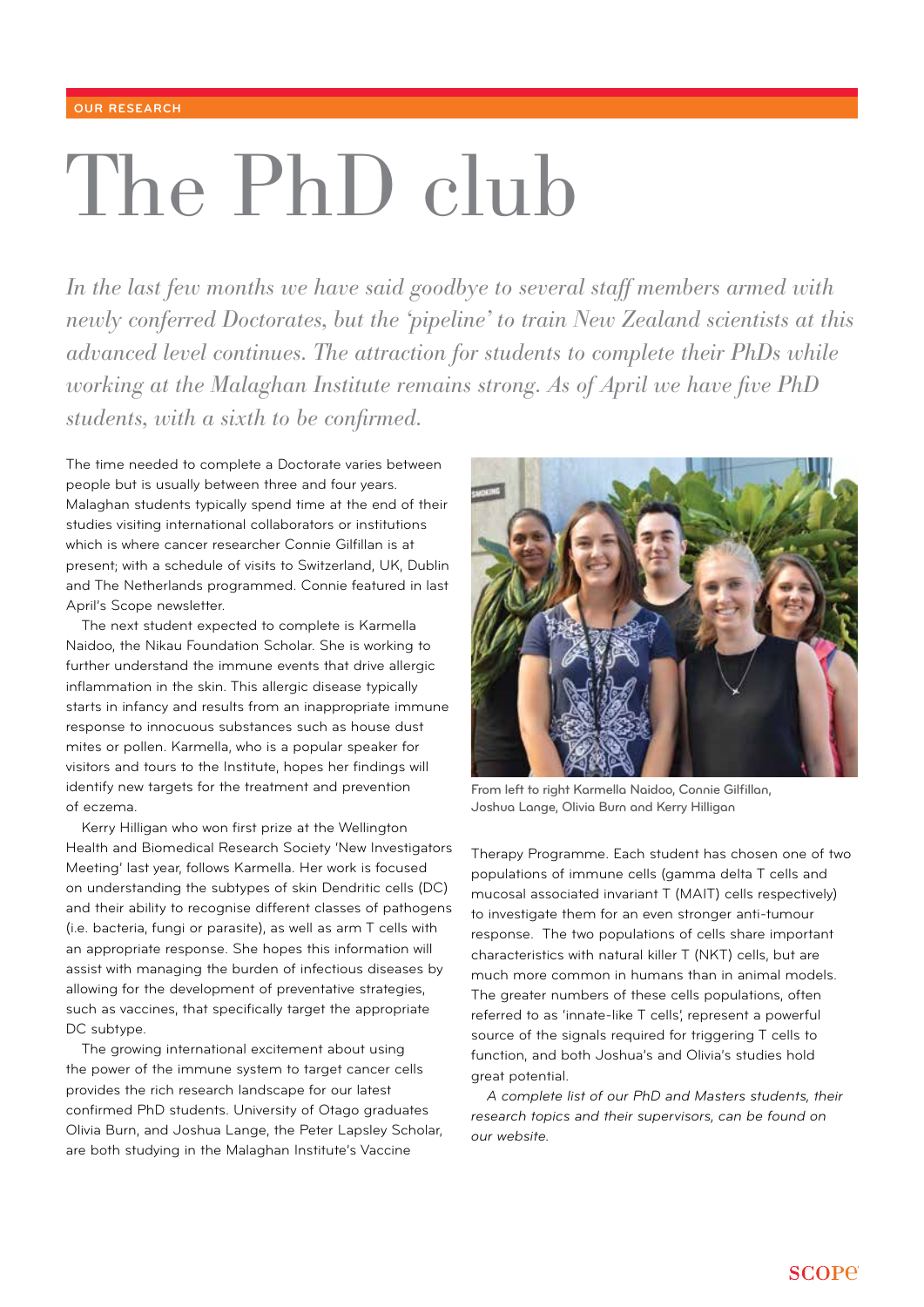### **OUR RESEARCH**

## Why I support the Malaghan Institute By Gail McLean

*The McLean family journey with the BIG C started nearly four years ago when my son, 11 at the time, fell over at school sports day and hurt his ribs. Instantly a jet black bruise appeared the size of a piece of steak! A visit to the doctors ended with us being sent straight to hospital where after a blood test we were told he probably had Leukaemia and would be admitted to hospital for further tests.* 

After a bone marrow biopsy we were told it wasn't Leukaemia but a rare blood disorder called Aplastic Anaemia, a condition where the immune system attacks the bone marrow. After the first round of treatment failed another bone marrow biopsy was performed sixteen months later; we were then told things had changed and our son was developing Acute Myeloid Leukaemia, an aggressive form of Leukaemia. Within a few of months we were in Starship Hospital having a bone marrow transplant (January 2014). Thankfully he has made a full recovery and is currently in remission.

I've been fortunate enough to visit the facilities of the Malaghan Institute and learn about the amazing work they do. One of their research programmes is developing a cancer vaccine where the immune system is switched on and attacks the cancer cells. The same principle applies to Asthma where the immune overreacts; they are looking to turn it off.

If the Malaghan Institute is successful with the vaccine, bone marrow transplants could become a



thing of the past. We are, and always will be eternally grateful for the conventional treatment and fantastic after care our boy received, which has saved his life. But after spending three months in Starship watching him being pumped with chemo and a cocktail of other drugs and seeing first-hand the side effects that come with that, I will do whatever I can to support the fantastic work the Malaghan do to make this vaccine a reality.

I'm not a strong runner at all, more of a shuffler really, but I trained to run the 10km at the Cigna Round the Bays to raise much needed funding for this research. My son is now almost 16 now and he also ran with me. He said to me "Mum, if I can help stop one kid going through what I went through with the transplant it will be worth it".

That's why I care. You never think it will happen to you but when it happens to your kids it feels 10 thousand times worse and you wish it was you. Thank you to everyone who supported me and supports the Malaghan Institute.